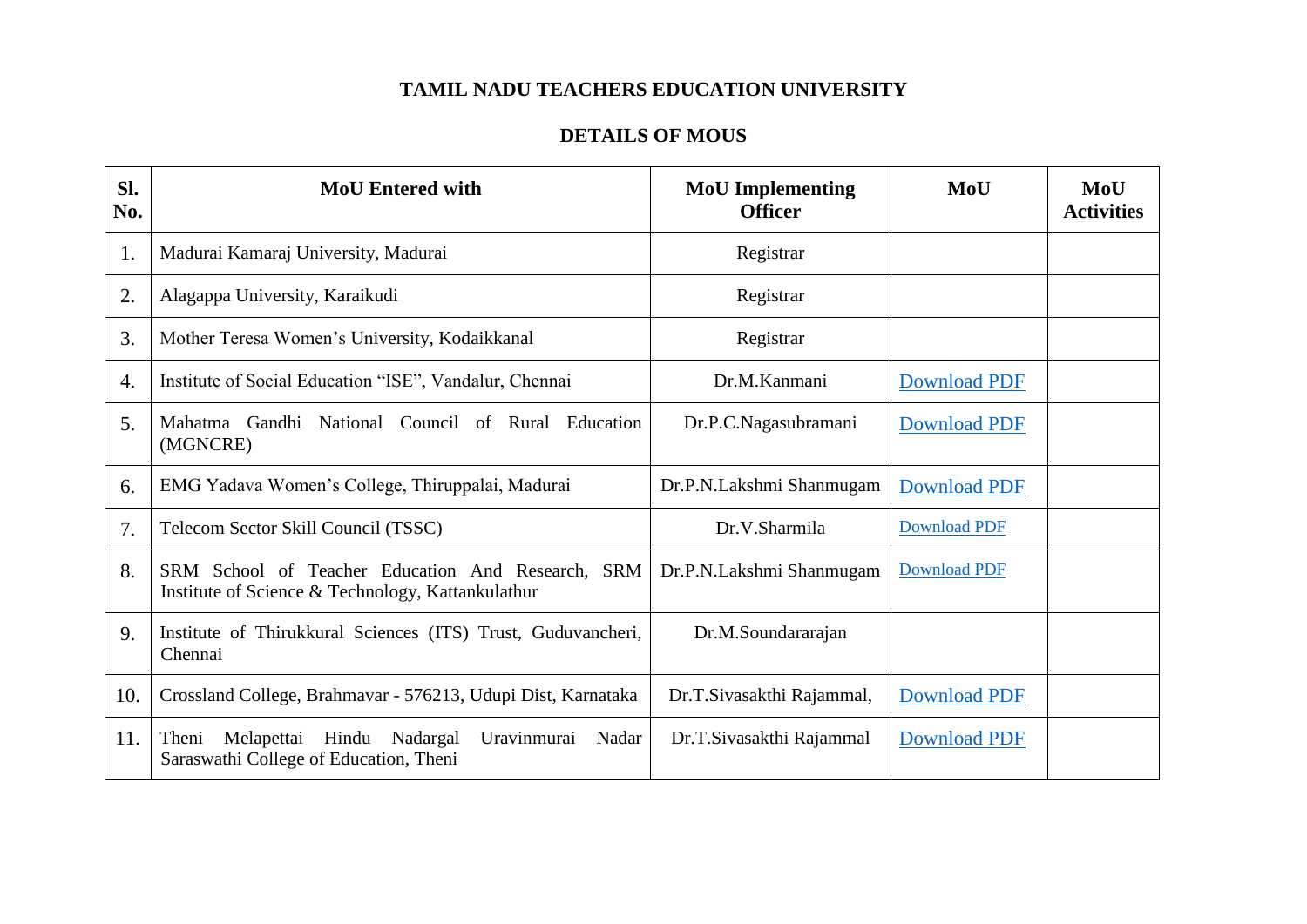| Sl.<br>No. | <b>MoU</b> Entered with                                                                | <b>MoU</b> Implementing<br><b>Officer</b>      | MoU                 | MoU<br><b>Activities</b> |
|------------|----------------------------------------------------------------------------------------|------------------------------------------------|---------------------|--------------------------|
| 12.        | St.Charles College of Education, Madurai                                               | Dr.T.Sivasakthi Rajammal                       | <b>Download PDF</b> |                          |
| 13.        | Thiagarajar College of Preceptors, Teppakulam, Madurai                                 | Dr.T.Sivasakthi Rajammal                       | <b>Download PDF</b> |                          |
| 14.        | Stella Matutina College of Education (Autonomous), Ashok<br>Nagar, Chennai             | Dr.T.Sivasakthi Rajammal                       | <b>Download PDF</b> |                          |
| 15.        | Maharashtra College of Arts, Science and Commerce, Mumbai                              | Dr.T.Sivasakthi Rajammal &<br>Dr.P.Subramanian | <b>Download PDF</b> |                          |
| 16.        | ACE novation Pte. Ltd., Vision exchange, Venture drive, Level<br>#24-01, Singapore     | Dr.T.Sivasakthi Rajammal                       | <b>Download PDF</b> |                          |
| 17.        | J. Yoganandam<br>Chhattisgarh<br>College,<br>Raipur<br>Govt.<br>(Chhattisgarh)         | Dr.T.Sivasakthi Rajammal                       | <b>Download PDF</b> |                          |
| 18.        | REVIVINGMINDS صحوة الذهن Building 24, Street 220, Zone<br>56, Doha, Qatar              | Dr.T.Sivasakthi Rajammal                       | <b>Download PDF</b> |                          |
| 19.        | Sri Paramakalyani Higher Secondary School, Alwarkurichi,<br>Tenkasi District           | Dr.T.Sivasakthi Rajammal                       | <b>Download PDF</b> |                          |
| 20.        | Vellalar College of Education, Maruthi Nagar, Tindal, Erode-<br>638 012                | Dr.V.Sharmila                                  | <b>Download PDF</b> |                          |
| 21.        | Indhira<br>College<br>Education, V.G.R Nagar,<br>of<br>Pandur,<br>Thiruvallur-631 203. | Dr.P.C.Nagasubramani                           | <b>Download PDF</b> |                          |
| 22.        | Dr.MGR Educational & Research Institute, Maduravoyal,<br>Chennai-95.                   | Dr.V.Sharmila                                  | <b>Download PDF</b> |                          |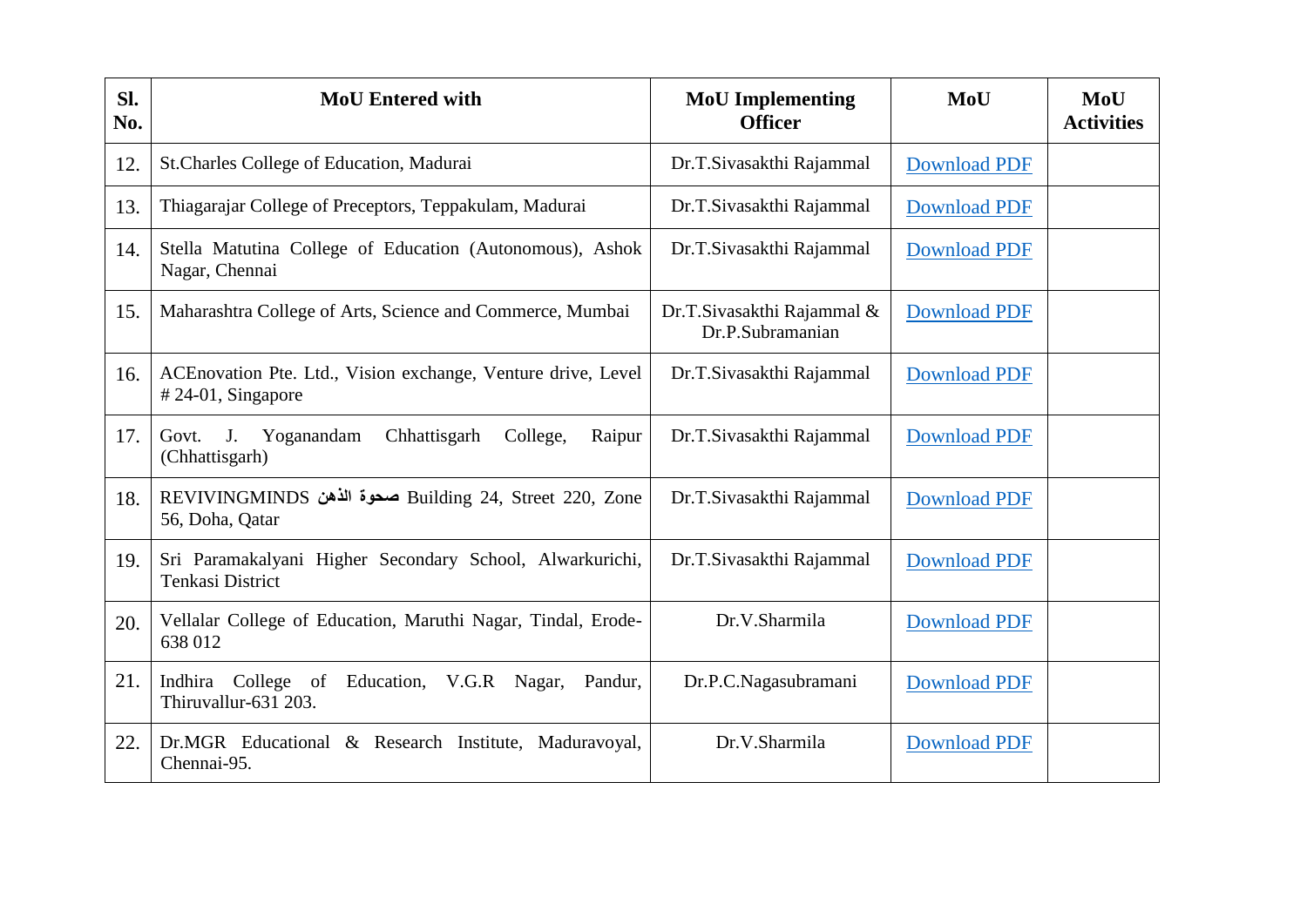| SI.<br>No. | <b>MoU</b> Entered with                                                       | <b>MoU</b> Implementing<br><b>Officer</b> | MoU                 | MoU<br><b>Activities</b> |
|------------|-------------------------------------------------------------------------------|-------------------------------------------|---------------------|--------------------------|
| 23.        | Dr.MGR Educational & Research Institute, Maduravoyal,<br>Chennai-95.          | Dr.P.C.Nagasubramani                      | <b>Download PDF</b> |                          |
| 24.        | Dr.MGR Educational & Research Institute, Maduravoyal,<br>Chennai-95.          | Dr.P.C.Nagasubramani                      | <b>Download PDF</b> |                          |
| 25.        | Vellalar College of Education, Maruthi Nagar, Tindal, Erode-<br>638 012       | Dr.P.C.Nagasubramani                      | <b>Download PDF</b> |                          |
| 26.        | Vellalar College of Education, Maruthi Nagar, Tindal, Erode-<br>638 012       | Dr.P.C.Nagasubramani                      |                     |                          |
| 27.        | Indhira College of Education, V.G.R Nagar,<br>Pandur,<br>Thiruvallur-631 203. | Dr.P.C.Nagasubramani                      | <b>Download PDF</b> |                          |
| 28.        | Indhira College of Education, V.G.R Nagar,<br>Pandur,<br>Thiruvallur-631 203. | Dr.V.Sharmila                             |                     |                          |
| 29.        | Nazareth College of Education for Women, Avadi, Chennai-600<br>062            | Dr.V.Sharmila                             | <b>Download PDF</b> |                          |
| 30.        | Sri Sarada College of Education (Autonomous), Salem                           | Dr.A.Rajeswari                            | <b>Download PDF</b> |                          |
| 31.        | Institute of Advanced Study in Education (IASE), Saidapet,<br>Chennai         | Dr.A.Rajeswari                            | <b>Download PDF</b> |                          |
| 32.        | Gleneagles Global Health City, Perumbakkam, Chennai                           | Thiru.S.Durairaj                          | <b>Download PDF</b> |                          |
| 33.        | NVKSD College of Education (Autonomous), Kanyakumari<br>District              | Dr.A.Rajeswari                            | <b>Download PDF</b> |                          |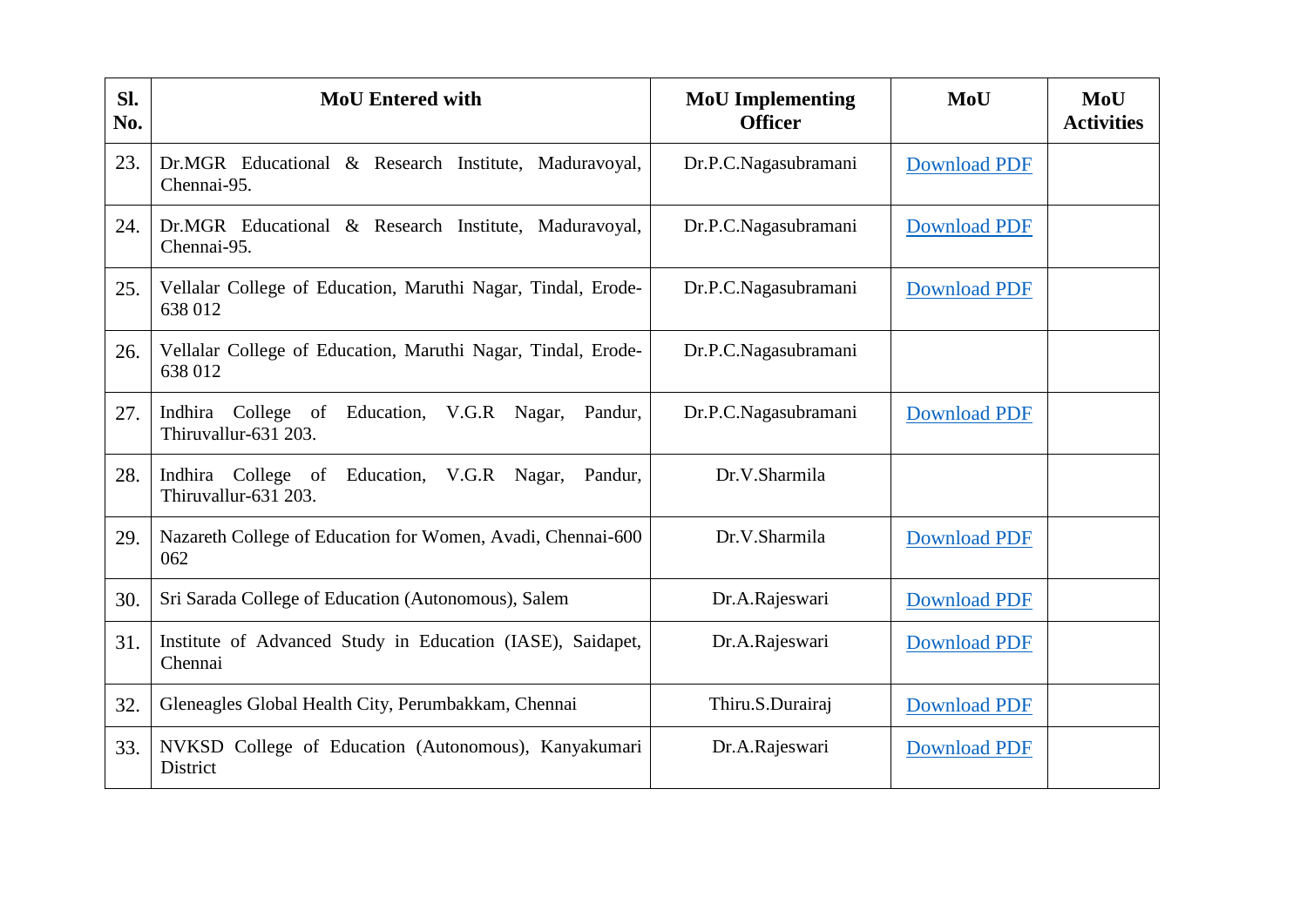| SI.<br>No. | <b>MoU</b> Entered with                                                                                                                   | <b>MoU</b> Implementing<br><b>Officer</b>      | MoU                 | MoU<br><b>Activities</b> |
|------------|-------------------------------------------------------------------------------------------------------------------------------------------|------------------------------------------------|---------------------|--------------------------|
| 34.        | Bethlahem College of Education, Karungal Kanyakumari<br>District                                                                          | Dr,T.M.Gnanasoundari,                          | <b>Download PDF</b> |                          |
| 35.        | V.O.C College of Education, Thoothukudi                                                                                                   | Dr.P.Subramanian                               | <b>Download PDF</b> |                          |
| 36.        | Velli Ventures Inc USA 700, W Parker Rd, Plano, TX-75075,<br>USA & 12 Marina Boulevard, Marina Bay Financial Tower 3,<br>Singapore 018982 | Dr.T.Sivasakthi Rajammal                       | <b>Download PDF</b> |                          |
| 37.        | REVIVINGMINDS صحوة الذهن Building 24, Street 220, Zone<br>56, Doha, Qatar                                                                 | Dr.T.Sivasakthi Rajammal &<br>Mr.S.Balamurugan | <b>Download PDF</b> |                          |
| 38.        | Shri Shankarlal Sundarbai Shasun Jain College for Women,<br>Chennai - 17                                                                  | Dr.T.Sivasakthi Rajammal                       |                     |                          |
| 39.        | College<br>N.K.T.<br>National<br>of<br>Education<br>Women<br>for<br>(Autonomous), Triplicane, Chennai                                     | Dr.T.Sivasakthi Rajammal                       | <b>Download PDF</b> |                          |
| 40.        | Adichunchanagiri University, BG Nagara, Karnataka State                                                                                   | Dr.R.Rajalakshmi                               | <b>Download PDF</b> |                          |
| 41.        | St. Christopher's College of Education (Autonomous), 63,<br>EVK Sampath Road, Vepery, Periyamet, Chennai-07.                              | Dr.T.Sivasakthi Rajammal                       | <b>Download PDF</b> |                          |
| 42.        | Institute of Advanced Study in Education (Autonomous),<br>Saidapet, Chennai-15.                                                           | Dr.T.Sivasakthi Rajammal                       |                     |                          |
| 43.        | Institute of Advanced Study in Education (Autonomous),<br>Saidapet, Chennai-15.                                                           | Dr.T.Sivasakthi Rajammal                       | <b>Download PDF</b> |                          |
| 44.        | Nordic Forum for Science and Technology, Sweden                                                                                           | Dr.K.Vijaya                                    | <b>Download PDF</b> |                          |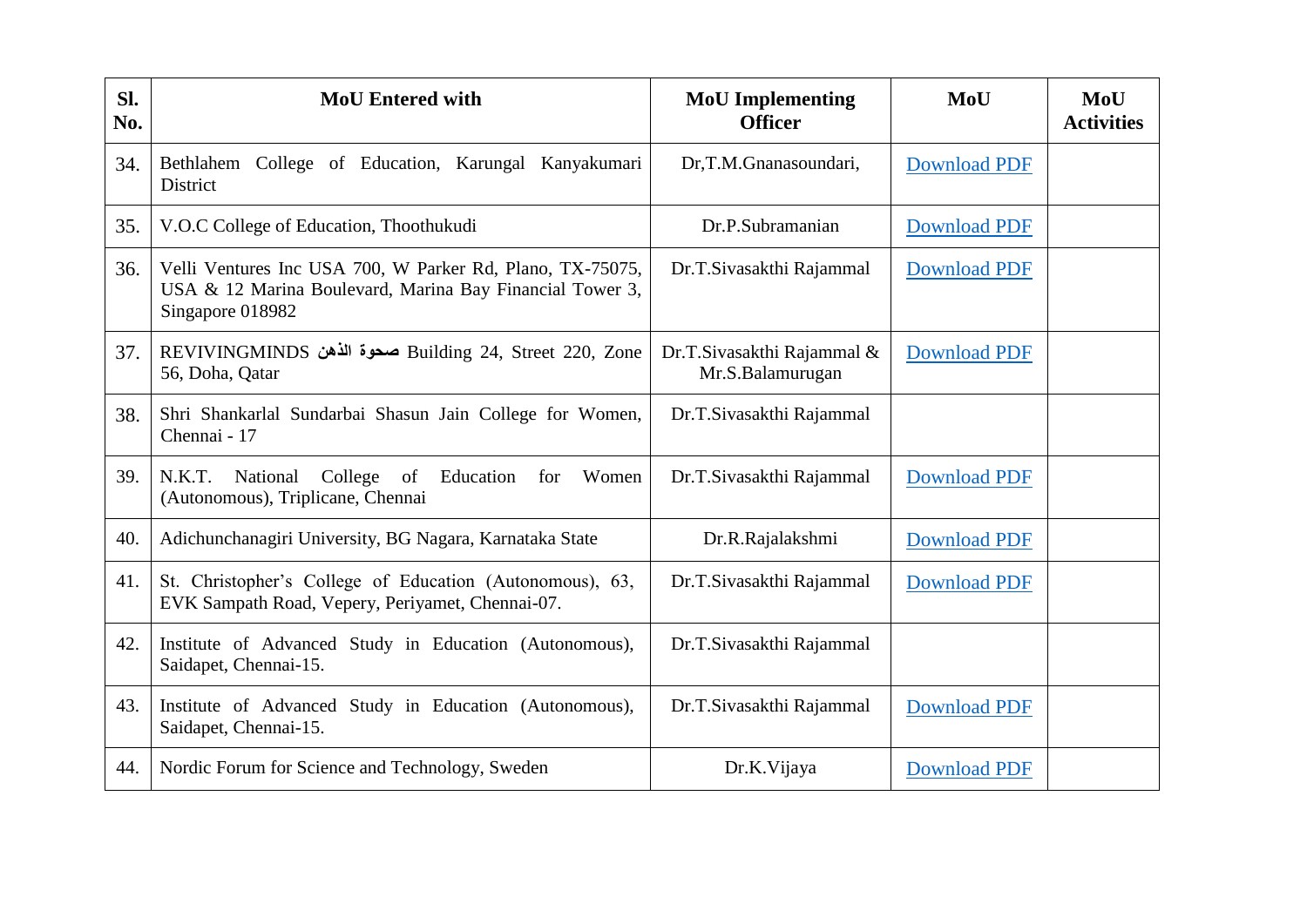| Sl.<br>No. | <b>MoU</b> Entered with                                                                            | <b>MoU</b> Implementing<br><b>Officer</b>              | MoU                 | MoU<br><b>Activities</b> |
|------------|----------------------------------------------------------------------------------------------------|--------------------------------------------------------|---------------------|--------------------------|
| 45.        | iSpark Learning Solutions Pvt., Ltd., Chennai                                                      | Dr.T.Sivasakthi Rajammal                               | <b>Download PDF</b> |                          |
| 46.        | Kalvithanthai AKR Sourashtra Teachers, College, Panaiyur,<br>Sivagangai District.                  | Dr.T.Sivasakthi Rajammal                               | <b>Download PDF</b> |                          |
| 47.        | Kalvithanthai AKR Sourashtra Teachers, College, Panaiyur,<br>Sivagangai District.                  | Dr.T.Sivasakthi Rajammal                               | <b>Download PDF</b> |                          |
| 48.        | St.Joseph's Women's College of Education, Vellore                                                  | Dr.T.Sivasakthi Rajammal                               | <b>Download PDF</b> |                          |
| 49.        | Pandiyanadu Cultural Foundation, Madurai                                                           | Dr.T.Sivasakthi Rajammal                               | <b>Download PDF</b> |                          |
| 50.        | Sri Sundareshwari College of Education, Malli, Srivilliputtur-<br>626125.                          | Dr.T.Sivasakthi Rajammal                               | <b>Download PDF</b> |                          |
| 51.        | 007 Trade International Private Limited, Plot No.16/, PRV<br>Towers, Guindy, GST Road, Chennai.    | Dr.T.Sivasakthi Rajammal                               | <b>Download PDF</b> |                          |
| 52.        | Subham College of Education, Chengalpattu District                                                 | Dr.K.Vijaya                                            | <b>Download PDF</b> |                          |
| 53.        | MDS Events And Management Consultants, P.O. Box 515000,<br>SHAMS, Sharjah Media City, Sharjah, UAE | Dr.T.Sivasakthi Rajammal                               | <b>Download PDF</b> |                          |
| 54.        | Universiti Teknologi MARA, 40450 Shah Alam, Selangor<br>Malaysia                                   | Dr.S.Mani                                              | <b>Download PDF</b> |                          |
| 55.        | Gentle Giants Motion Picture Entertainment LLP, Maharashtra                                        | Dr.V.Sharmila                                          | <b>Download PDF</b> |                          |
| 56.        | Stella Matutina College of Education (Autonomous), Ashok<br>Nagar, Chennai                         | Dr. T. Sivasakthi Rajammal<br>$\&$<br>Mr.S.Balamurugan | <b>Download PDF</b> |                          |